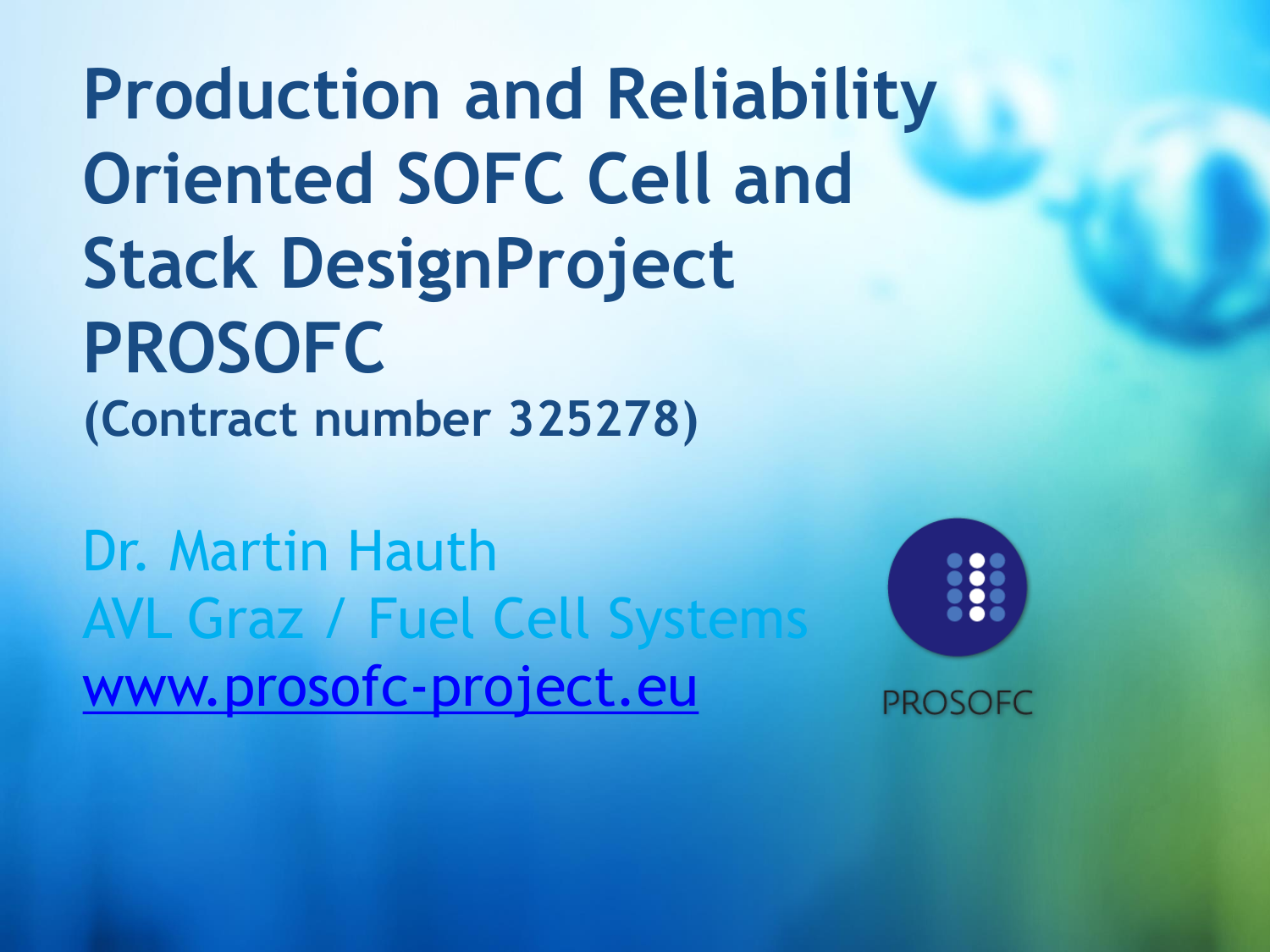### **PROJECT OVERVIEW**

- Call topic: SP1-JTI-FCH-2012.3.2 Improved cell and stack design and manufacturability for application specific requirements
- Application Area: Stationary Power Generation & CHP
- Start and end date: 01.05.2013 30.04.2016
- Budget
	- Total budget: 6,806,211 EUR
	- FCH JU contribution: 3,011,000 EUR



New after TOFC closure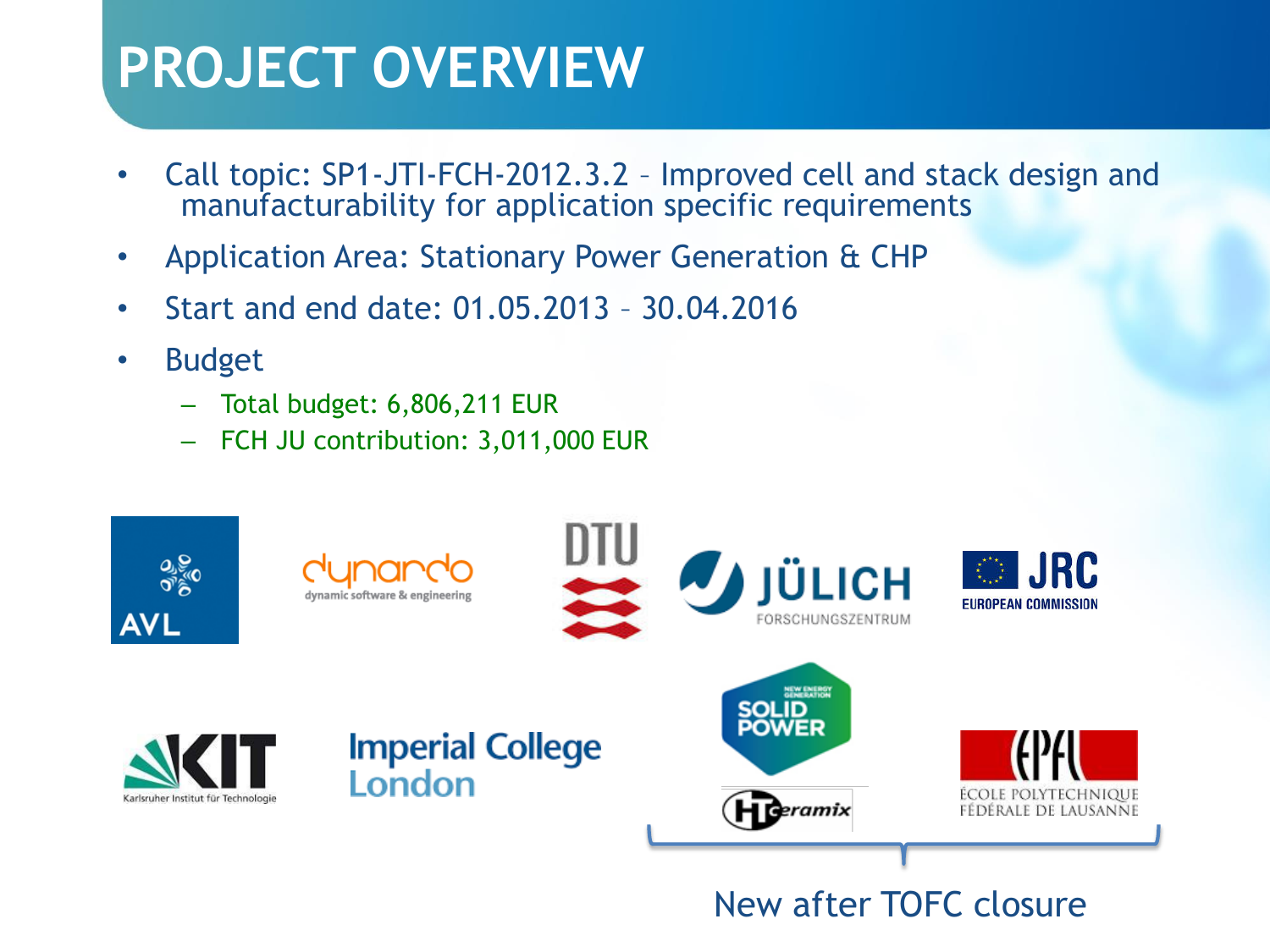## **PROJECT OVERVIEW AND MOTIVATION**

- Improving the robustness, manufacturability, efficiency and cost of Fuel Cell's state-of-the-art SOFC stacks so as to reach market entry requirements
- Key issues are the mechanical robustness of solid oxide fuel cells (SOFCs), and the delicate interplay between cell properties, stack design, and operating conditions of the SOFC stack.
- The novelty of the project lies in combining state of the art methodologies for cost-optimal probabilistic-based design (COPRD) with actual production optimization.
- Multi-physical modelling concepts must be developed and validated for significantly improved understanding of the production, conditioning and operation of SOFC stacks.
- This understanding is validating experiments and models on multiple levels of the SOFC system and introduction of extensive test programs specified by the COPRD methodology.
- Stage of implementation: 60 %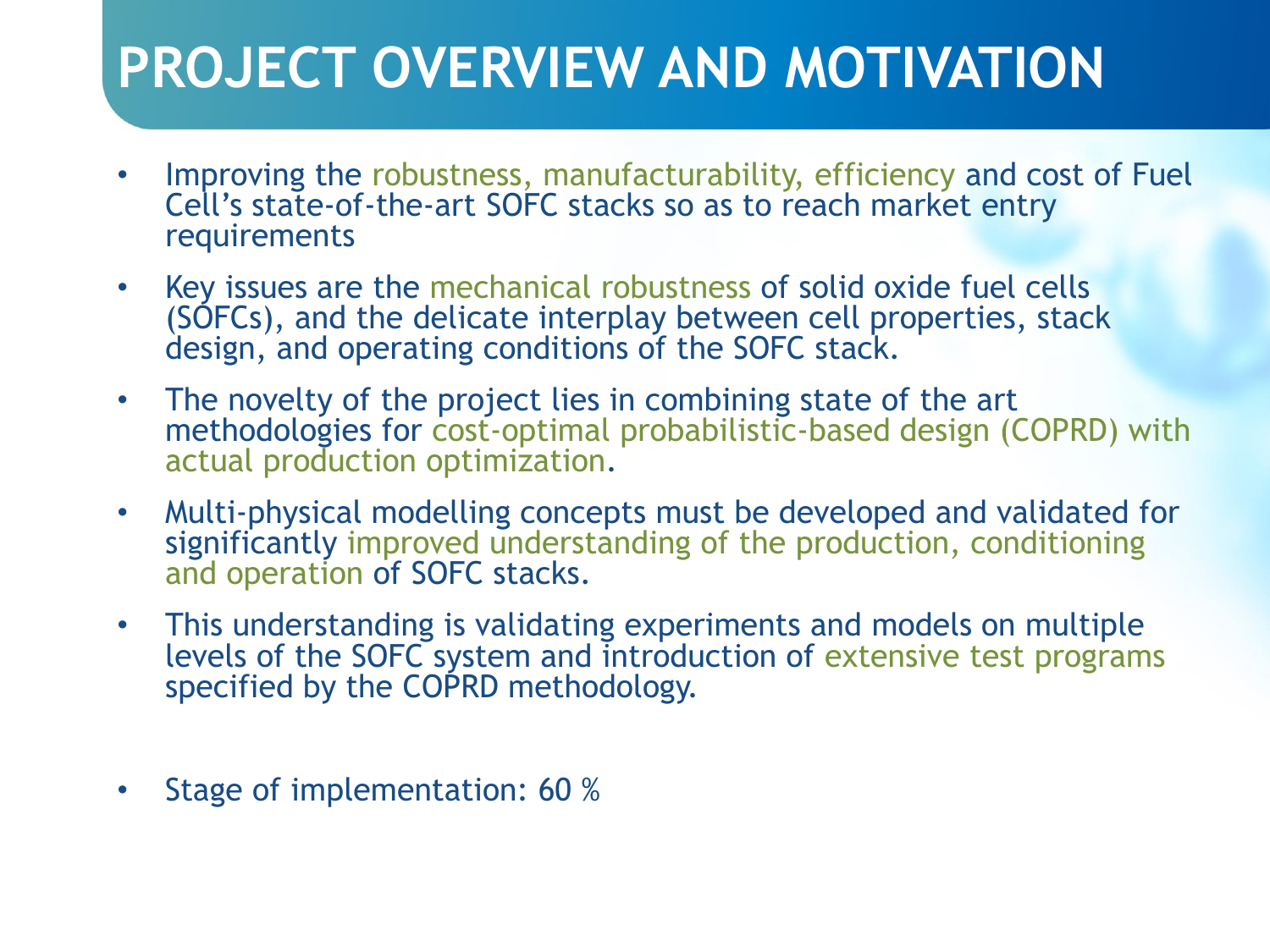## **PROJECT TARGETS AND ACHIEVEMENTS**

| <b>Programme</b><br>objective/target                                        | <b>Project</b><br>objective/target                                                                                                | <b>Project</b><br><b>achievements</b><br>to-date                                                       | <b>Expected final</b><br>achievement                        |
|-----------------------------------------------------------------------------|-----------------------------------------------------------------------------------------------------------------------------------|--------------------------------------------------------------------------------------------------------|-------------------------------------------------------------|
| <b>AIP</b>                                                                  |                                                                                                                                   |                                                                                                        |                                                             |
| Better robustness,<br>better lifetime,<br>improved<br>manufacturing methods | Identify major failure<br>modes and link them to<br>stack design and<br>production using an<br>statistical simulation<br>approach | Major failure modes<br>identified<br><b>Statistical simulation</b><br>model linked with stack<br>model | Failure mode: 100 %<br>Statistical approach:<br>100 %       |
| Real life stack testing                                                     | Operation in real life<br>environment >4000 h                                                                                     | On-going stack tests                                                                                   | 4000 h test time<br>reached: 80 %                           |
| Cost reduction                                                              | <500 EUR/kW at 50 MW<br>production                                                                                                | New partner                                                                                            | Possible at high volume<br>and improved stack<br>robustness |
| Improved<br>manufacturing methods                                           | Yield rate: 95%                                                                                                                   | New partner                                                                                            | New partner                                                 |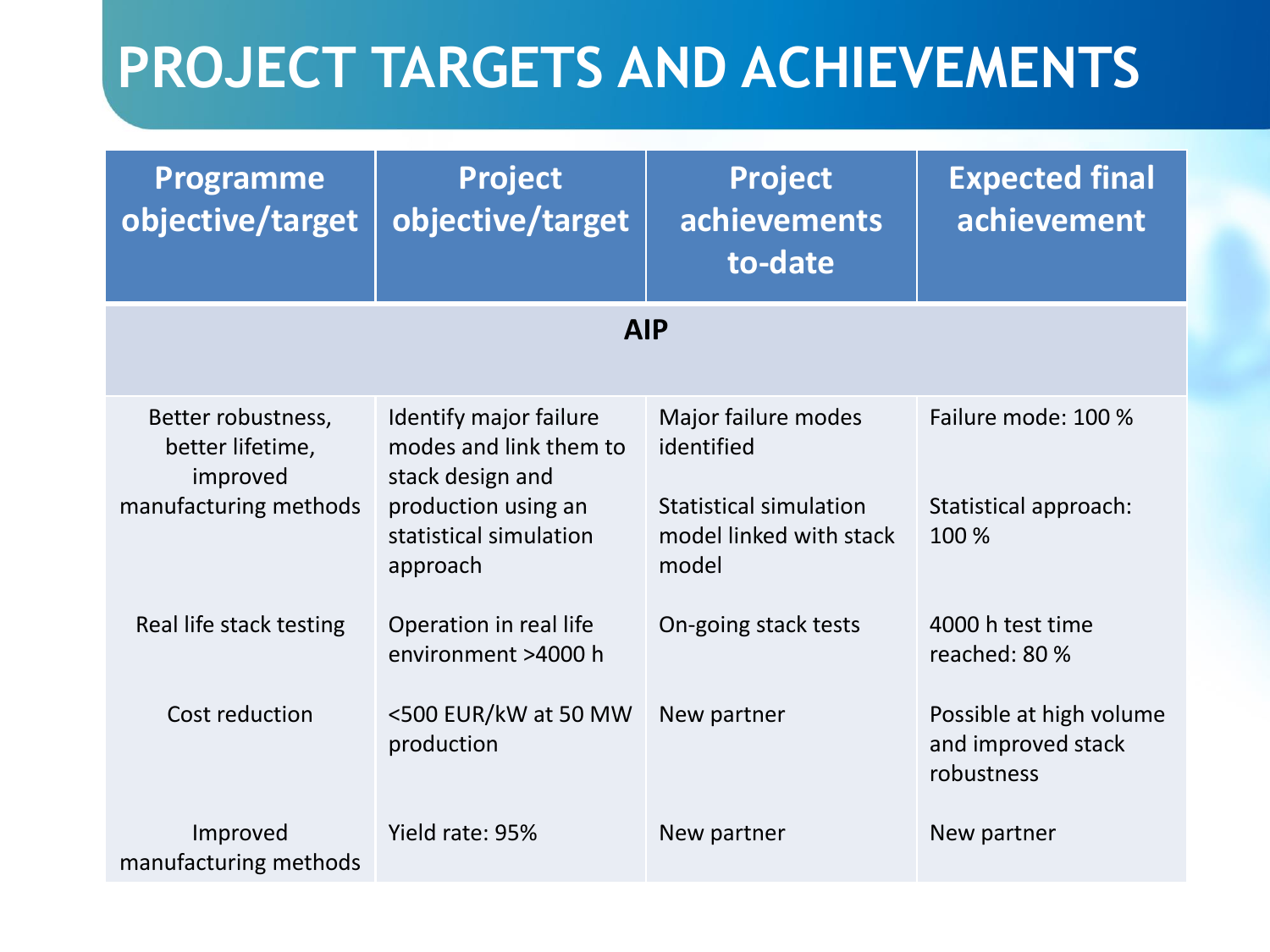## **PROJECT TARGETS AND ACHIEVEMENTS**

- Common understanding of the methodology for a probabilistic based design optimization approach achieved. Development chain "experiment – homogenized modelling – 3D modelling – probabilistic sensitivity analysis" for design optimization established.
- New multi-scale SOFC stack modelling concept achieved and demonstrated. Calculations about 10<sup>3</sup> faster than standard. This has made it possible to apply COPRD to investigate which parameters are sensitive to the failure of SOFC stacks.
- Microstructure reconstruction for material characterization and electrochemical characterization of single cells for ASR modeling performed
- 7 main failure modes identified and partly modeled for reliability development
- New single cell testing equipment for "close to reality" conditions developed to support CFD simulation





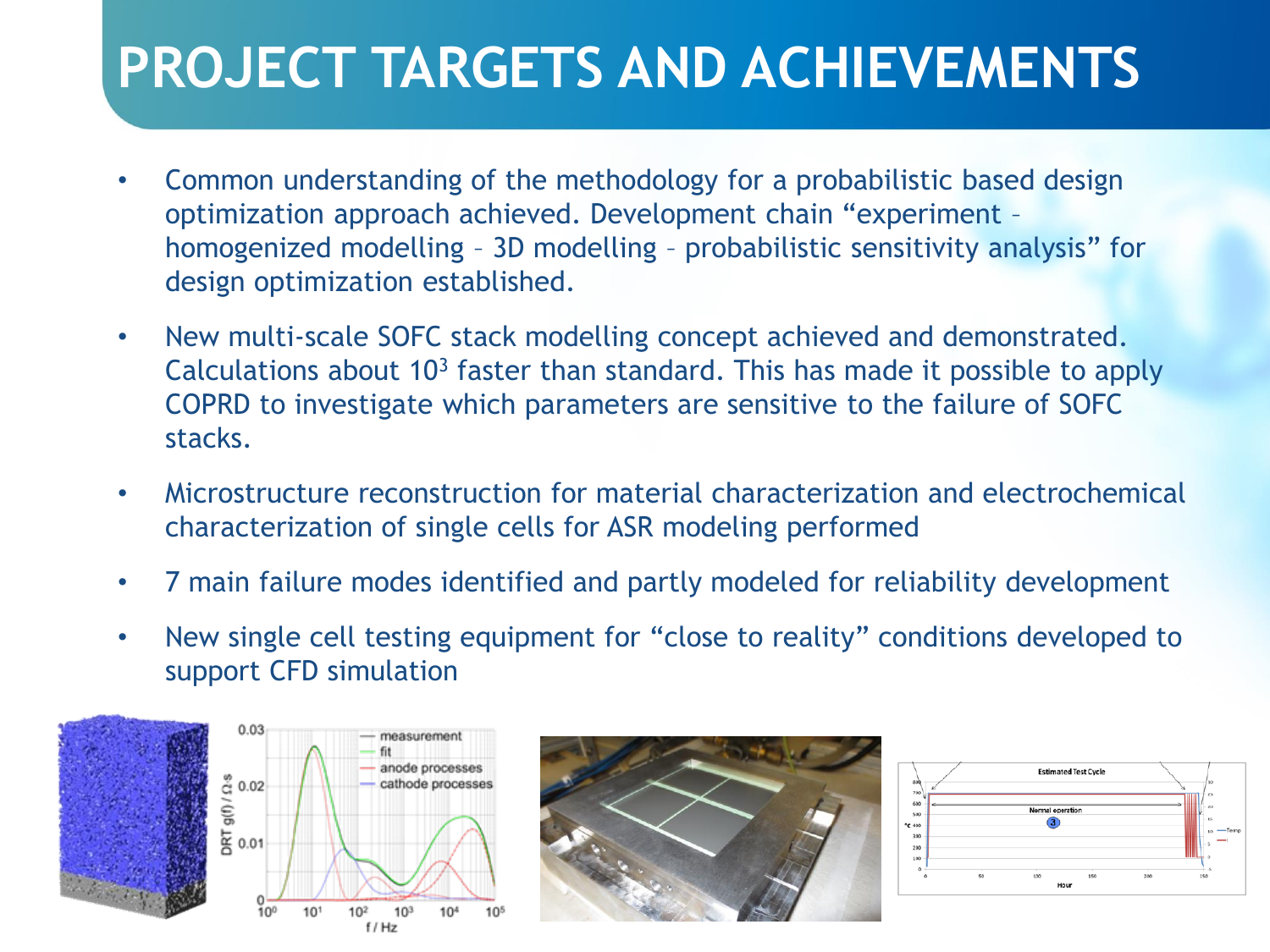#### **RISKS AND MITIGATION**

- Project delay
	- Due to TOFC closure project was significantly delayed
	- Htceramix/SOLID power and EPFL to replace TOFC
	- Transition of results to new stack design
	- Project extension of 1.5 years is asked for
- Stack testing
	- 4000 h stack testing planned to test failure modes. Stack failure cannot be excluded beforehand
- Linking failure modes to design and manufacturing processes by statistical simulation
	- 3D model development progress too slow.
	- Additional AVL support to increase simulation capacity
	- CORPD analysis to be started with simpler 2D structural multi-physics model
- Identification of major failure modes
	- New failure mode may come up during project
	- Can be implemented also at later stage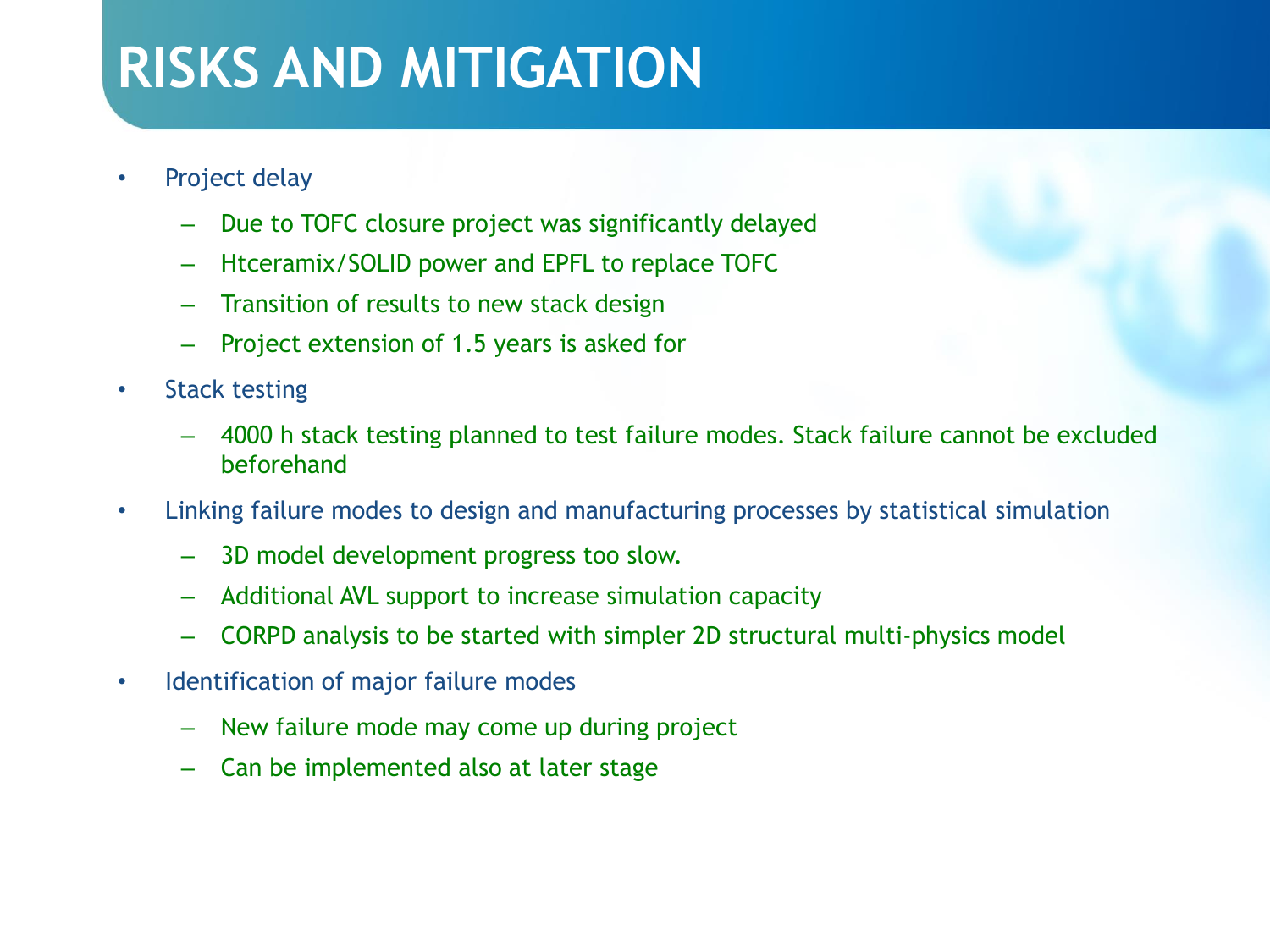#### **SYNERGIES WITH OTHER PROJECTS AND INITIATIVES**

- DTU is covered partly (33%) by national funds.
- EPFL is covered (100%) by national funds.
- For the development of the reliability program in WP5 and the stack simulation in WP4 AVL will make use of the experience for stationary systems gained in METSOFC, METSAPP and CATION.
- Next to fuel cell testing methodologies developed in FCTESTNET and FCTESQA, knowledge on single cell testing gained in other projects as SOFC600, METSOFC and METSAPP will be of great importance for the work of KIT in this project.
- Imperial has developed expertise in 3D characterization of the microstructure of Ni/YSZ anodes on SOFCLIFE which will be used in PROSOFC.
- The mechanical testing methodologies developed and implemented in the EU projects REAL-SOFC, CORE-SOFC, NASA-OTM, SCOTAS and HETMOC will be of importance for the Jülich contribution in the project.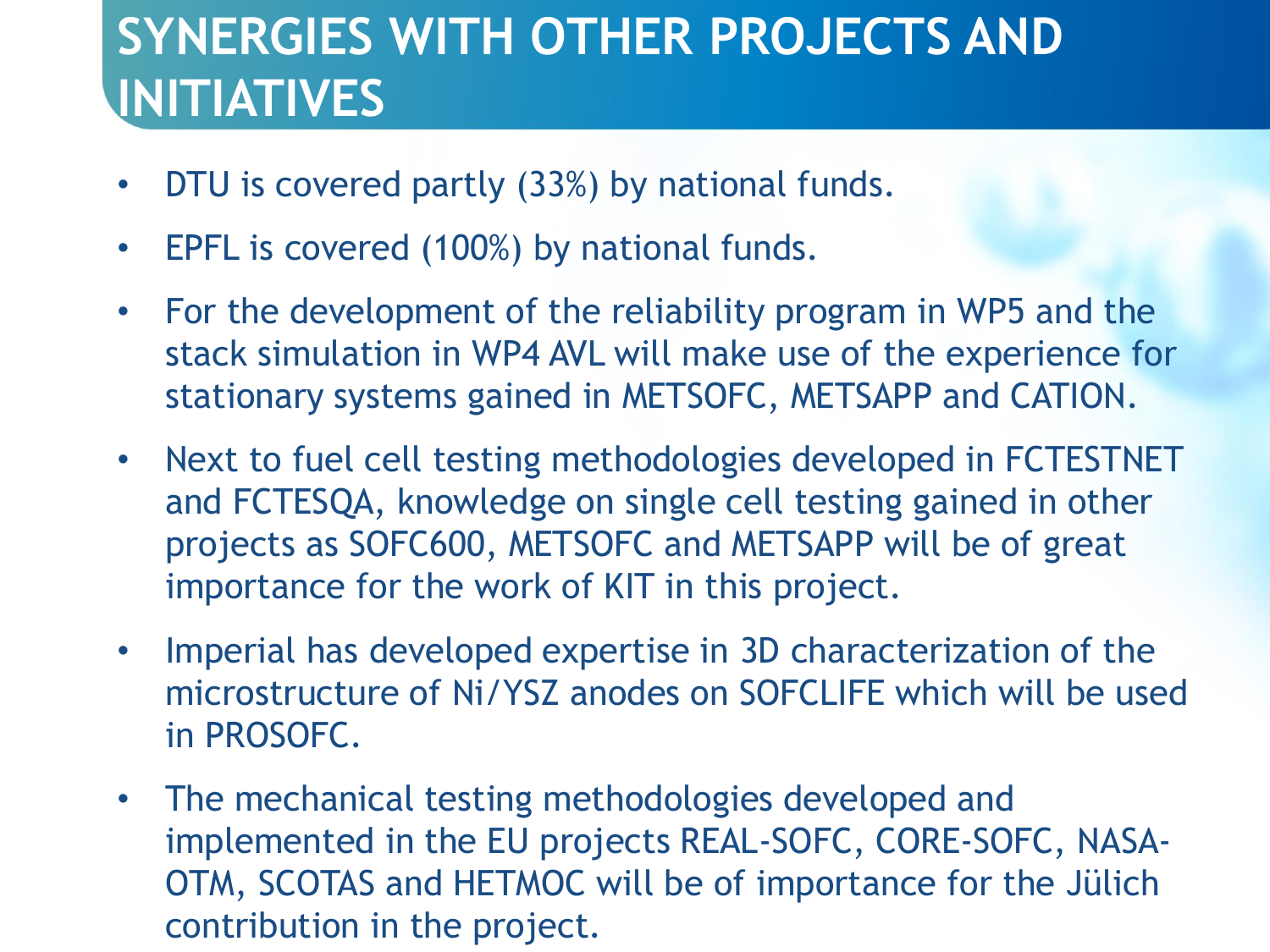## **DISSEMINATION ACTIVITIES**

- Closed workshop on simulation approach, September, Lyngby, 2013
- 1st invited workshop on SOFC mechanics, Lucerne, 2014
- PROSOFC Poster at the FCH-JU review programme day, Jürgen Rechberger (AVL), Nov. 2013
- PROSOFC Poster at the FCH-JU review programme day, Peter Prenninger (AVL), Nov. 2014
- Article on Danish National News ("Fuel Cells of the Future Withstands Everything"  $\circledcirc$ ), Dec. 2013
- PROSFOC presentation at IEA Modeling Annex, Jülich, Jan. 2015, Henrik Lund Frandsen (DTU)
- Presentations at the 39th Intern. Conf. and Expo on Advanced Ceramics and Composites, Daytona, Jan. 2014
	- Mechanical properties of sealants and cells, Jianping Wei (Jülich)
	- Mechanical Properties of Ni-YSZ Anode Materials for Solid Oxide Fuel Cells , De Wei Ni (DTU)
- Invited talk at EMN Ceramics Meeting 2015, Jan. 2015, Kawai Kwok (DTU)
- Journal Papers
	- "On the measurement of ceramic fracture toughness using single edge notched beams", X. Wang, and A. Atkinson, J. European Ceramic Society 35 (2015) 3713-3720.
	- "Measurement of Mechanical Properties Using Slender Cantilever Beams", L.J. Vandeperre, X. Wang and A. Atkinson, submitted to J. European Ceramic Society (2015)
	- Greco, F., Frandsen, H. L., Nakajo, A., Madsen, M. F., & Van herle, J. (2014). Modelling the impact of creep on the probability of failure of a solid oxide fuel cell stack. Journal of the European Ceramic Society
	- Wei, J., Pećanac, G., & Malzbender, J. (2014). Review of mechanical characterization methods for ceramics used in energy technologies. Ceramics International, 40, 15371–15380.
	- Kwok K, Jørgensen PS, Frandsen HL.(2015) Computation of effective steady-state creep of porous Ni-YSZ composites with reconstructed microstructures. Journal of the American Ceramic Society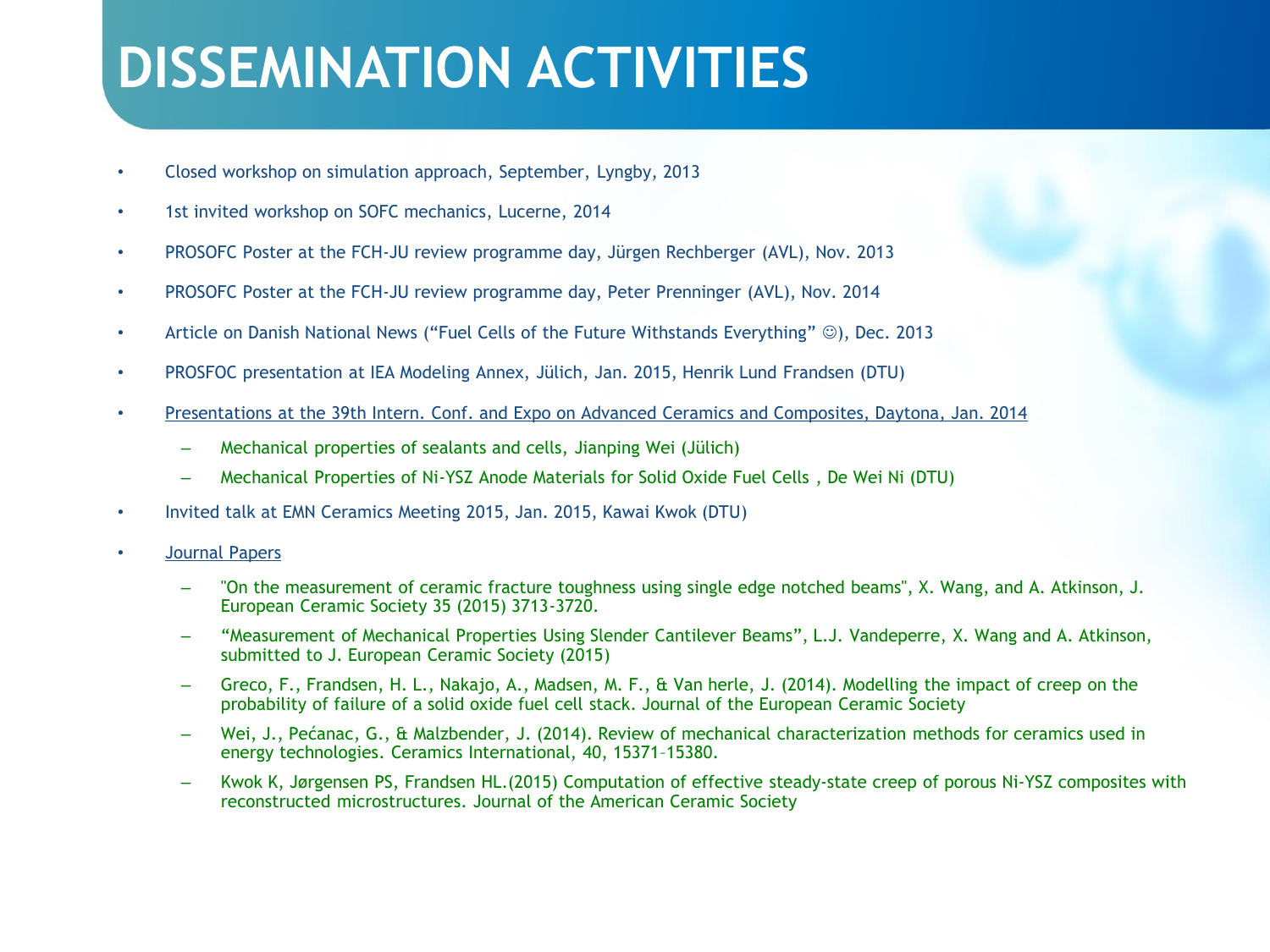# **DISSEMINATION ACTIVITIES**

- Papers in the proceedings of the European Fuel Cell Forum, Lucerne 2014
	- *1. Topology Optimization based homogenization technique for stack designs with complex geometry* Yuriy Elesin, Mads Find Madsen and Thomas Karl Petersen (TOFC)
	- *2. Thermo mechanical FEA of SOFC*

Matej Smolnikar, Vincent Lawlor, Paul Siegfried Hassler, Mario Brunner, Hannes Hick, Kurt Salzgeber & Juergen Rechberger (AVL)

- *3. Accelerated creep of Ni-YSZ anodes during reduction* Henrik Lund Frandsen, Fabio Greco, Malgorzata Molin, De Wei Ni, Peter Vang Hendriksen (DTU)
- *4. Micromechanical Modeling of Solid Oxide Fuel Cell Anode Supports based on Three-dimensional Reconstructions*, Kawai Kwok, Peter Stanley Jørgensen, and Henrik Lund Frandsen (DTU)
- *5. Development of residual stresses in a multi-layer tape-casted Solid Oxide Fuel Cell after sintering* Benoit Charlas, Christodoulos Chatzichristodoulou, Kawai Kwok, Henrik Lund Frandsen (DTU)